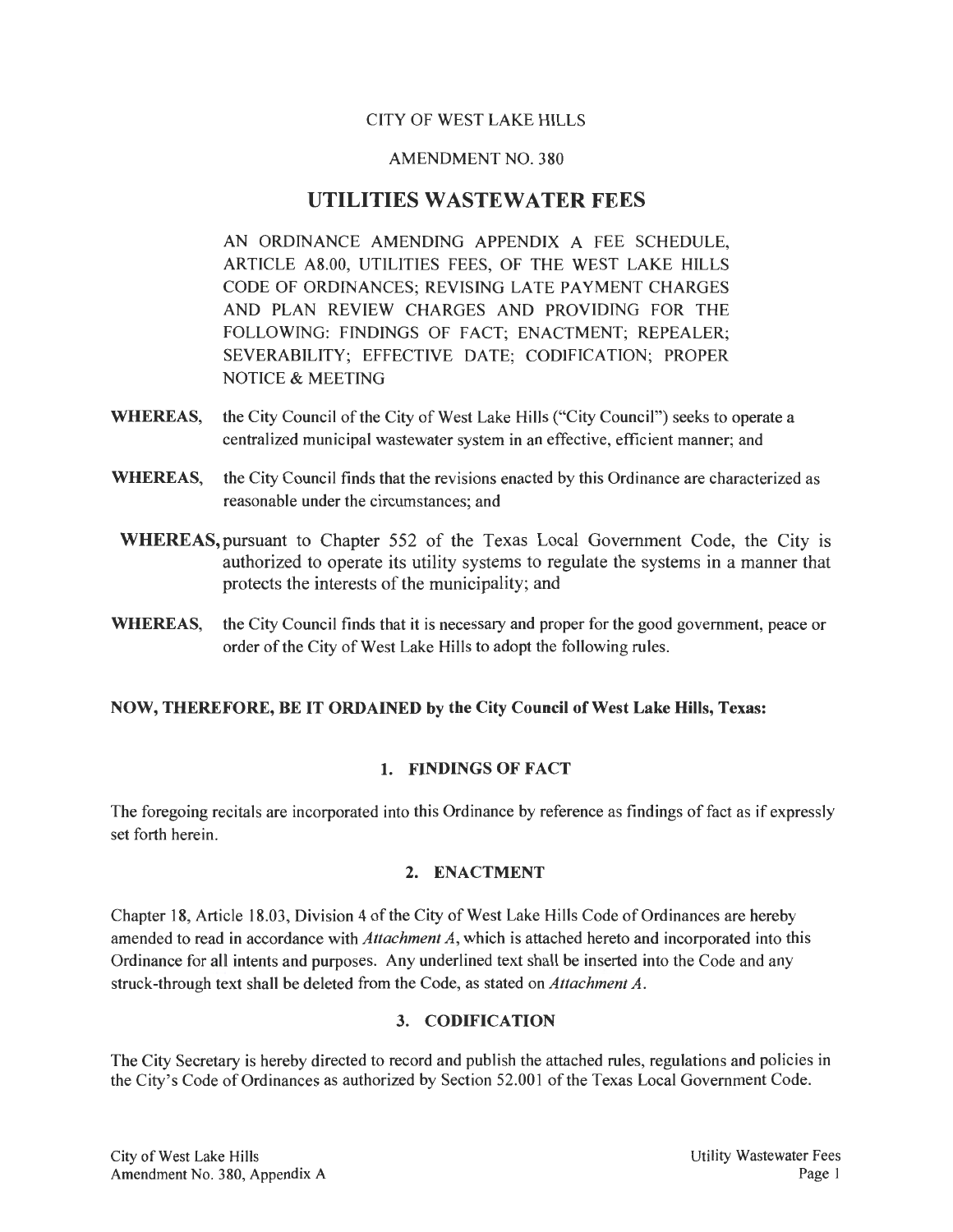#### 4. EFFECTIVE DATE

This Ordinance shall be effective immediately upon passage.

### 5. REPEALER

All ordinances, resolutions, or parts thereof, that are in conflict or inconsistent with any provision of this Ordinance are hereby repealed to the extent of such conflict, and the provisions of this Ordinance shall be and remain controlling as to the matters regulated, herein.

#### 6. SEVERABILITY

Should any of the clauses, sentences, paragraphs, sections or parts of this Ordinance be deemed invalid, unconstitutional, or unenforceable by a court of law or administrative agency with jurisdiction over the matter, such action shall not be construed to affect any other valid portion of this Ordinance.

# 7. PROPER NOTICE & MEETING

It is hereby officially found and determined that the meeting at which this Ordinance was passed was open to the public, and that public notice of the time, place and purpose of said meeting was given as required by the Open Meetings Act, Texas Government Code, Chapter 551 . Notice was also provided as required by Chapter 52 of the Texas Local Government Code.

PASSED & APPROVED this, the 11<sup>th</sup> day of December, 2019 by a vote of  $\int$  (ayes) to  $\int$  (nays) to (abstentions) of the City Council of West Lake Hills, Texas.

CITY OF WEST LAKE HILLS, TEXAS:

Linda Anthone

ATTEST: ance Milb tephanie Mills.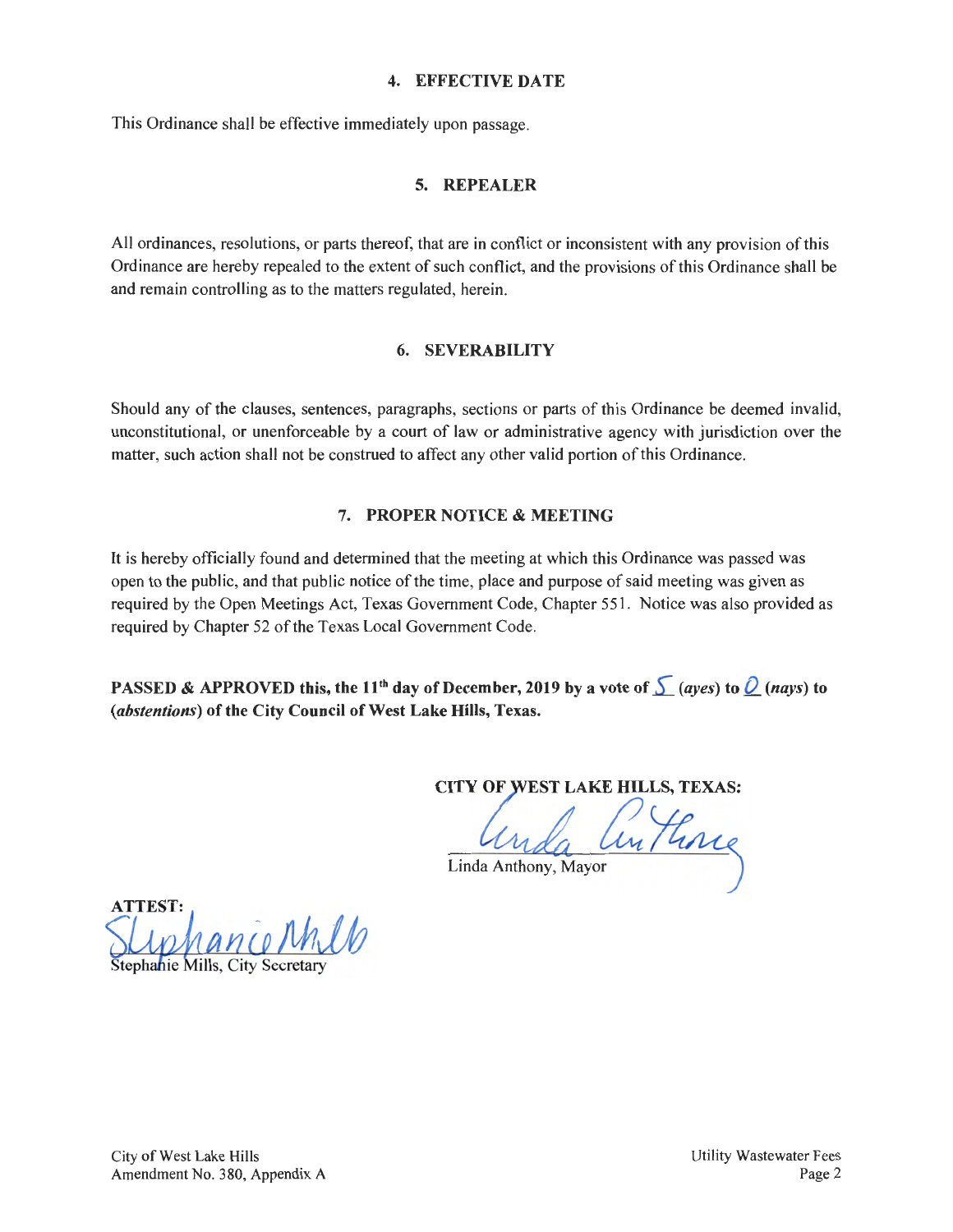City of West Lake Hills

# CODE OF ORDINANCES

# APPENDIX A FEE SCHEDULE

# ARTICLE A8.00 UTILITY FEES

#### Sec. A8.001 Wastewater fees

- (a) Application fee: \$100.00.
- (b) Service deposit:
	- $(1)$  1" or smaller water meter: \$200.00.
	- $(2)$  1-1/2" water meter: \$375.00.
	- $(3)$  2" water meter: \$600.00.
	- $(4)$  3" water meter: \$1,200.00.

#### (c) Monthly rates:

(1) Single-family residential. For residential customers with individual water meters and a single residential grinder pump, the monthly wastewater rates shall be:

(A) Monthly customer charge, water meter size 1" or less:

\$69.18 (August 29, 20 19- August 28, 2020)

\$76.22 (August 29, 2020-August 28, 2021)

\$79.27 (August 29, 2021-August 28, 2022)

\$82.44 (August 29, 2022-August 28, 2023)

\$85.74 (August 29, 2023-August 28, 2024)

\$87.45 (August 29, 2024-August 28, 2025)

\$89.20 (August 29, 2025-August 28, 2026)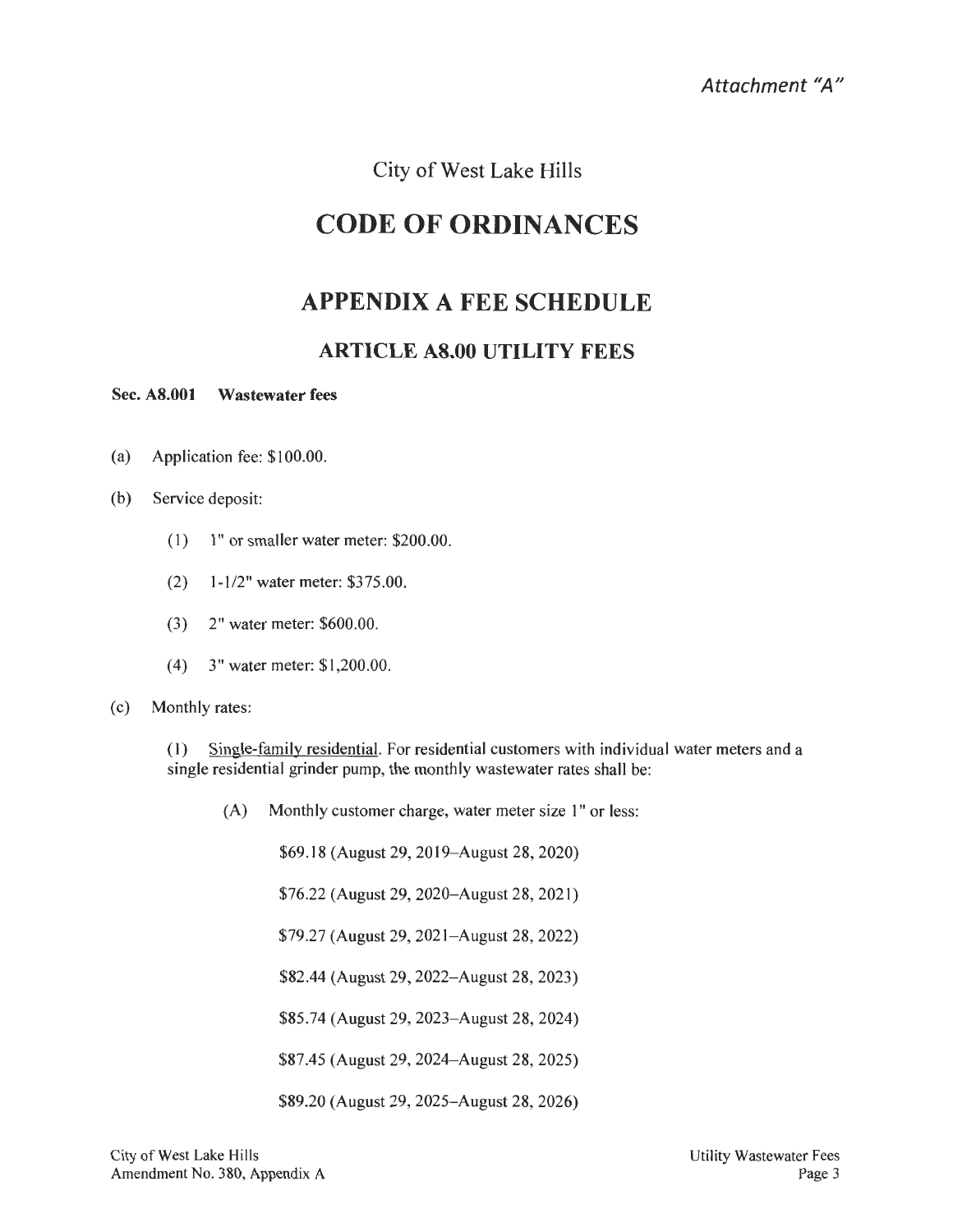\$90.98 (August 29, 2026-August 28, 2027)

(B) Consumption charge: The consumption charge for each 1,000 gallons, or part thereof, of the average winter water usage or based on actual sewage volume, measured on a basis acceptable to the city shall be calculated as:

\$8.93 (August 29, 2019–August 28, 2020) \$9.84 (August 29, 2020–August 28, 2021) \$10.23 (August 29, 2021–August 28, 2022) \$10.64 (August 29, 2022–August 28, 2023) \$11.07 (August 29, 2023- August 28, 2024) \$11.29 (August 29, 2024-August 28, 2025) \$11.52 (August 29, 2025–August 28, 2026) \$11.75 (August 29, 2026-August 28, 2027)

(2) Single-family residential with additional pumps. For residential customers with individual water meters and a duplex grinder pump or two residential pumps, wastewater rates for the monthly customer charge shall be the same as a multifamily customer with two residential units; and wastewater rates for the consumption charge shall be the same as a single-family residential customer with a single water meter and a single residential grinder pump:

(A) Monthly customer charge will be based on two residential units:

\$110.03 (August 29, 2019- August 28, 2020)

\$121.24 (August 29, 2020–August 28, 2021)

\$126.08 (August 29, 2021–August 28, 2022)

\$131.12 (August 29, 2022- August 28, 2023)

\$136.36 (August 29, 2023- August 28, 2024)

\$139.08 (August 29, 2024-August 28, 2025)

\$141.86 (August 29, 2025–August 28, 2026)

\$144.70 (August 29, 2026- August 28, 2027)

(B) Consumption charge: The consumption charge for each 1,000 gallons, or part thereof, of the average winter water usage or based on actual sewage volume, measured on a basis acceptable to the city shall be calculated as:

\$8.93 (August 29, 2019–August 28, 2020)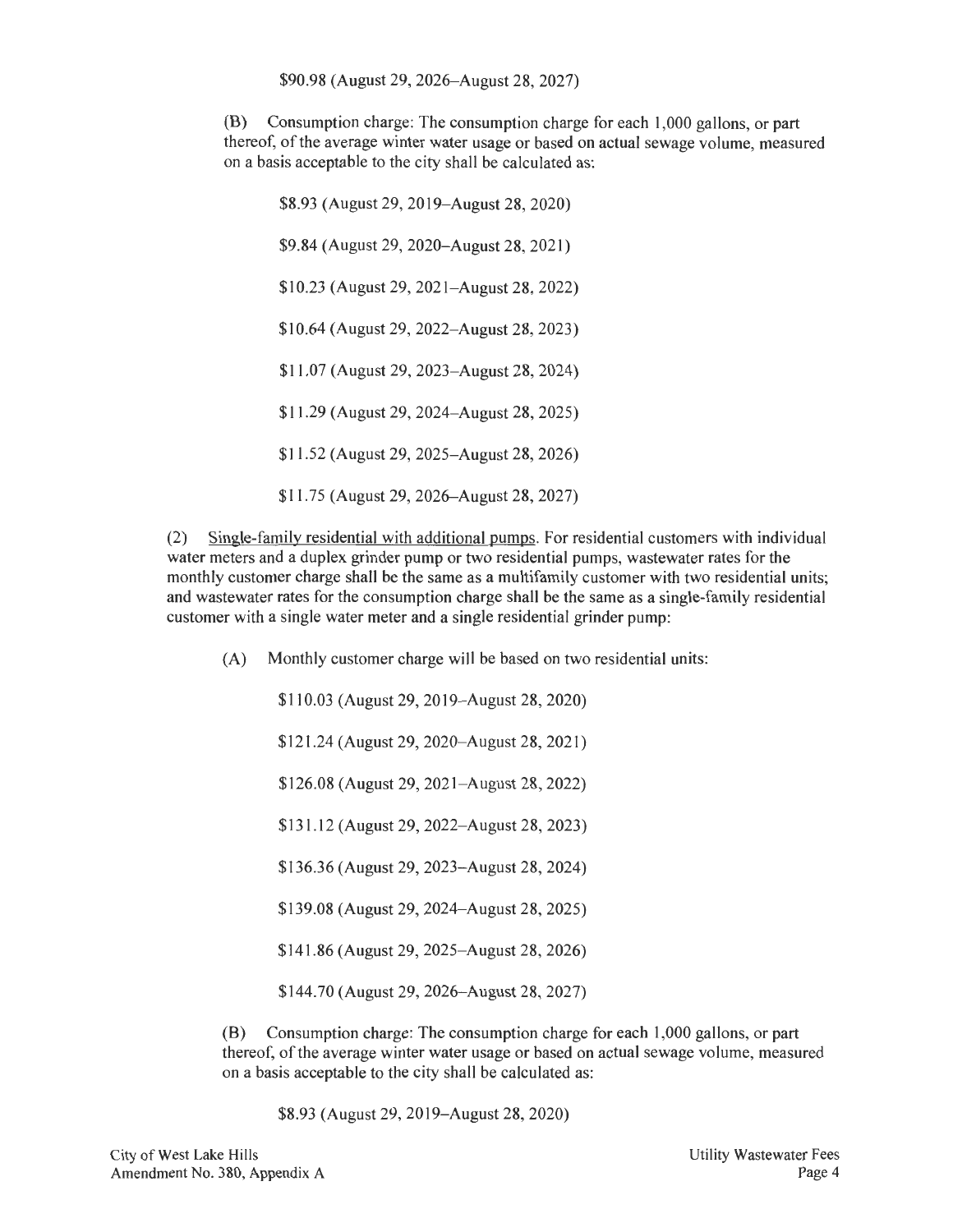\$9.84 (August 29, 2020-August 28, 2021)

\$10.23 (August 29, 2021–August 28, 2022)

\$10.64 (August 29, 2022-August 28, 2023)

\$11.07 (August 29, 2023-August 28, 2024)

\$11.29 (August 29, 2024-August 28, 2025)

\$11.52 (August 29, 2025-August 28, 2026)

\$11.75 (August 29, 2026-August 28, 2027)

(3) Unoccupied single-family residential with water service.

(A) Monthly customer charge:

\$69.18 (August 29, 2019-August 28, 2020)

\$76.22 (August 29, 2020-August 28, 2021)

\$79.27 (August 29, 2021–August 28, 2022)

\$82.44 (August 29, 2022-August 28, 2023)

\$85.74 (August 29, 2023–August 28, 2024)

\$87.45 (August 29, 2024- August 28, 2025)

\$89.20 (August 29, 2025-August 28, 2026)

\$90.98 (August 29, 2026-August 28, 2027)

(B) Consumption charge: The consumption charge for each 1,000 gallons, or part thereof, of the actual monthly water usage shall be calculated as:

\$8.93 (August 29, 2019–August 28, 2020)

\$9.84 (August 29, 2020–August 28, 2021)

\$10.23 (August 29, 2021-August 28, 2022)

\$10.64 (August 29, 2022-August 28, 2023)

\$11.07 (August 29, 2023-August 28, 2024)

\$11.29 (August 29, 2024-August 28, 2025)

\$11.52 (August 29, 2025- August 28, 2026)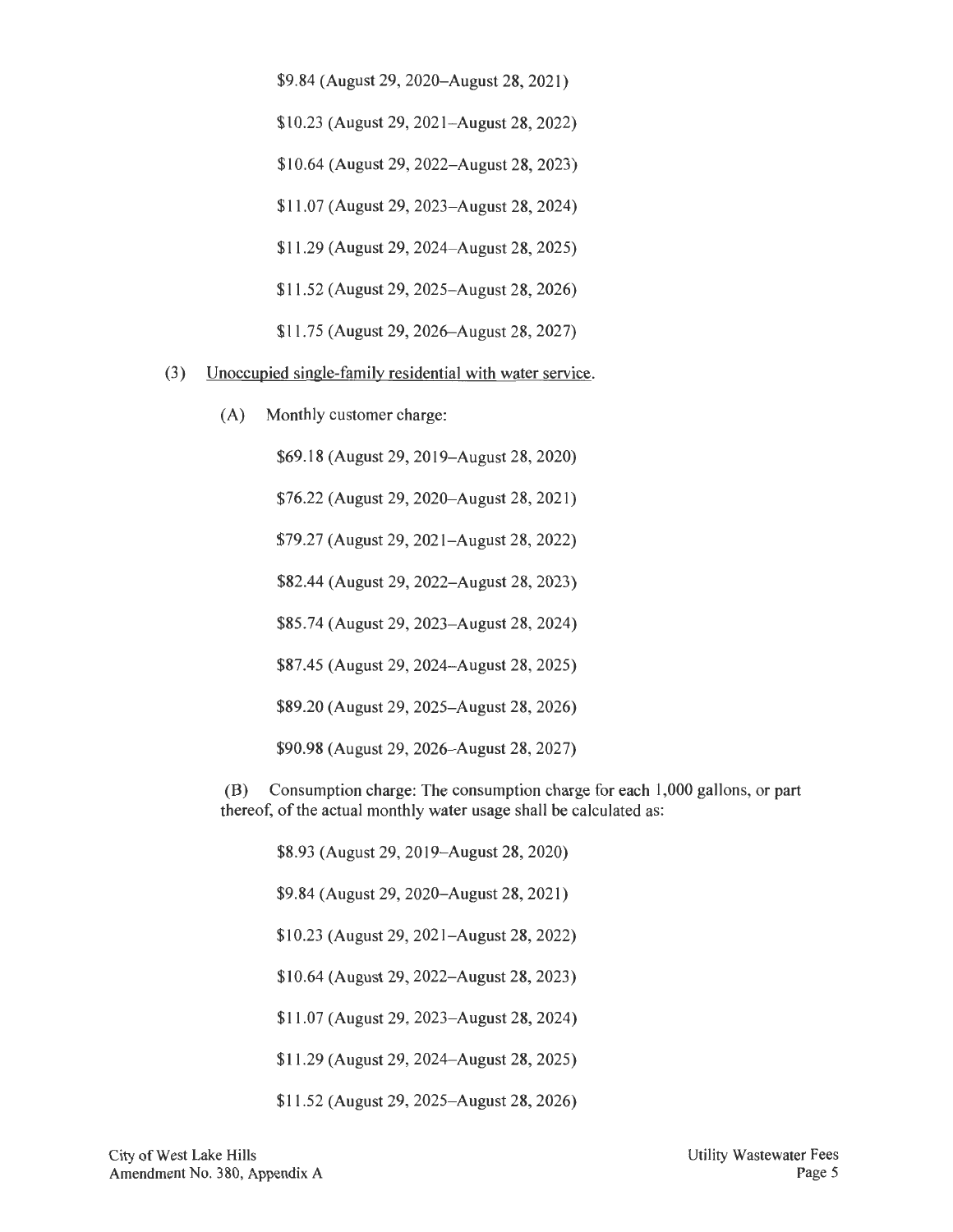(4) Multifamily residential. For residential customers with more than one unit per water meter the monthly wastewater rates will be:

(A) Monthly customer charge per unit:

\$55.03 (August 29, 2019-August 28, 2020) \$60.62 (August 29, 2020-August 28, 2021) \$63.04 (August 29, 2021-August 28, 2022) \$65 .56 (August 29, 2022-August 28, 2023) \$68.18 (August 29, 2023-August 28, 2024) \$69.54 (August 29, 2024-August 28, 2025) \$70.93 (August 29, 2025-August 28, 2026) \$72.35 (August 29, 2026-August 28, 2027)

(B) Consumption charge: The consumption charge for each 1,000 gallons, or part thereof, of the average winter water usage or based on actual sewage volume, measured on a basis acceptable to the city shall be calculated as:

\$8.14 (August 29, 2019–August 28, 2020)

\$8.96 (August 29, 2020-August 28, 2021)

\$9.32 (August 29, 2021–August 28, 2022)

\$9.69 (August 29, 2022–August 28, 2023)

\$10.08 (August 29, 2023-August 28, 2024)

\$10.28 (August 29, 2024-August 28, 2025)

\$10.49 (August 29, 2025-August 28, 2026)

\$10.70 (August 29, 2026-August 28, 2027)

(5) Nonresidential.

(A) Monthly customer charge, per LUE: The number of LUE's for the monthly customer charge for each customer will be established at the time of connection and updated annually in the city rate/fee schedule, and will be determined as defined in section 18.03.091(b).

(i) The monthly customer charge shall be calculated as: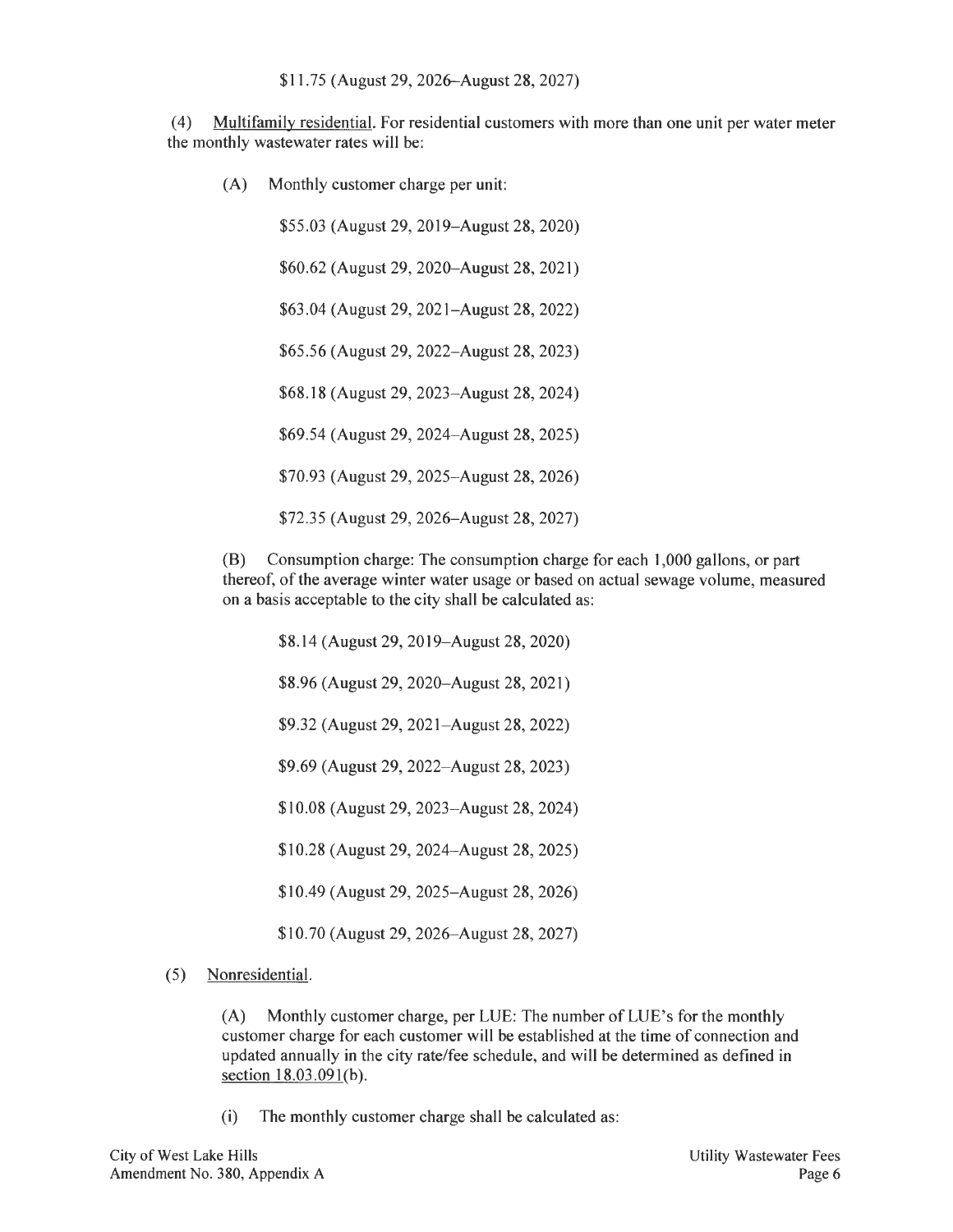\$175.98 (August 29, 2019- August 28, 2020) \$193.91 (August 29, 2020–August 28, 2021) \$201.67 (August 29, 2021–August 28, 2022) \$209.74 (August 29, 2022- August 28, 2023) \$218.13 (August 29, 2023- August 28, 2024) \$222.49 (August 29, 2024- August 28, 2025) \$226.94 (August 29, 2025-August 28, 2026) \$231.48 (August 29, 2026- August 28, 2027)

(ii) For customers who do not have separate irrigation meters: After the customer's initial year of wastewater service, the number of LUE's for each customer will be updated annually (and reflected in the rate/fee schedule) in the following manner: City will base LUE's on the customer's updated three-year, rolling average winter water usage.

(iii) For customers with separate irrigation meters: After the customer's initial year of wastewater service, the number of LUE's for each customer will be updated annually (and reflected in the rate/fee schedule) in the following manner: City will base LUE's on the customer's updated three-year, rolling average of actual water usage.

(B) Consumption charge: The consumption charge for each 1,000 gallons, or part thereof, of water used shall be calculated as:

\$12.73 (August 29, 2019- August 28, 2020)

\$13.61 (August 29, 2020–August 28, 2021)

\$14.15 (August 29, 2021–August 28, 2022)

\$14.72 (August 29, 2022–August 28, 2023)

\$15.31 (August 29, 2023- August 28, 2024)

\$15.62 (August 29, 2024-August 28, 2025)

\$15.93 (August 29, 2025- August 28, 2026)

\$16.25 (August 29, 2026-August 28, 2027)

(C) City of Austin industrial waste surcharge: To the extent possible, the city will pass through the City of Austin surcharges for excess strength wastewater assessed to the city in accordance with article VIII of the First Agreement for the Provision of Wholesale Wastewater Service between the City of Austin and the city to the individual nonresidential customer identified by the City of Austin as producing the excess strength wastewater. Nonresidential customers will also pay a pro-rata share of any and all City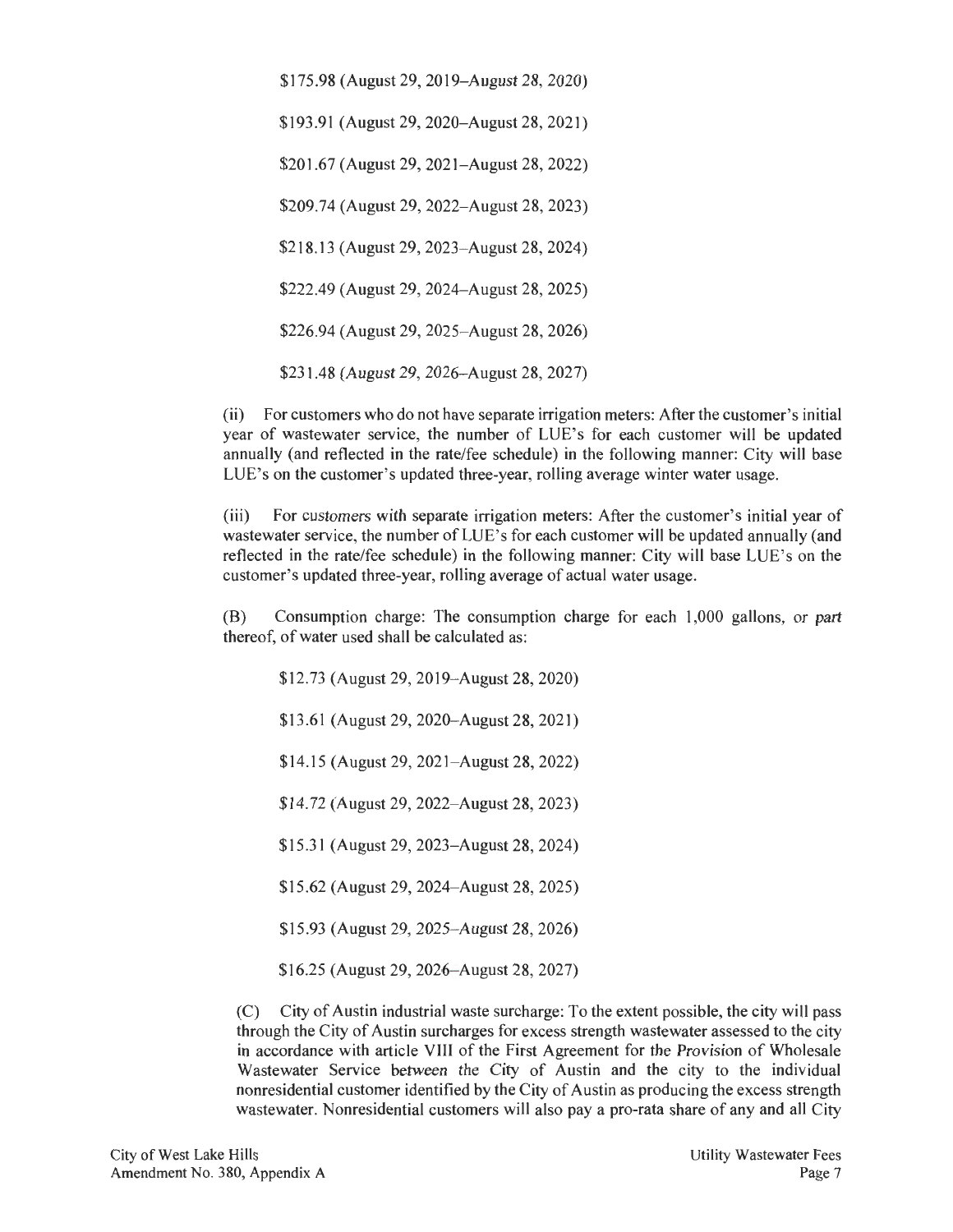of Austin surcharges for excess strength wastewater assessed to the city that cannot be attributed to specific customers. If a nonresidential customer is metered, then they will be charged according to meter.

(D) Nonresidential customers. For nonresidential customers, where available, city will calculate retail wastewater flow based on actual sewage volume, measured on a basis acceptable to the city. In the absence of acceptable actual sewage volume measurements, the city will calculate retail wastewater flow for each customer based on the average monthly water usage calculated from the customer's meter readings in January, February and March, herein called the average winter water usage, or as amended by the City of Austin.

(6) Phase 3 project.

(A) Monthly surcharge. An additional fee for phase 3 customers will be assessed monthly based on the number of property owners who have connected to the system and the program costs including final construction costs. The monthly surcharge will be adjusted annually based on the total number of customers and program costs at that time.

(B) Subsequent user fee. The subsequent user fee will be assessed to phase 3 area property owners who connect to the system after construction is completed. The subsequent user fee will be calculated to include the sum of all previous monthly surcharges. The subsequent user fee will be in addition to other new connection fees and conditions as provided in <u>section  $18.03.114$ </u> and this section.

(d) Administrative service fee: \$35.00.

(e) Late payment fee: <del>Ten percent of the past due charges for total wastewater service charges or \$5.00,</del> whichever is greater. \$25.00 Residential, \$35.00 Non-Residential

- (f) Returned instrument fee: \$35.00.
- (g) Door tag fee: \$25.00.
- (h) Disconnect fee: \$100.00.
- (i) Reconnect fees: \$25.00.

(j) Collections fee: The collections fee will be based on the total amount of past due connection fees and/or wastewater bills owed and will be charged regardless of whether the delinquent balance is collected directly by city staff or by a collections agency. The city will charge a 10% fee in addition to the total amount of past due fees and/or bills owed to compensate the city for staff administrative effort to collect the past due charges. This collections fee reflects the cost of collecting delinquent balances other than the cost of attorneys' fees related to collection. Attorneys' fees incurred will be charged separately based on actual cost to the city. If an account is sent to a collections agency the 10% city administrative fee plus any attorneys' fees will be added to the total amount due by the customer prior to sending the account to the collections agency. The collections agency charge to the city will be added to the collections fee.

(k) Force final fee: \$35.00.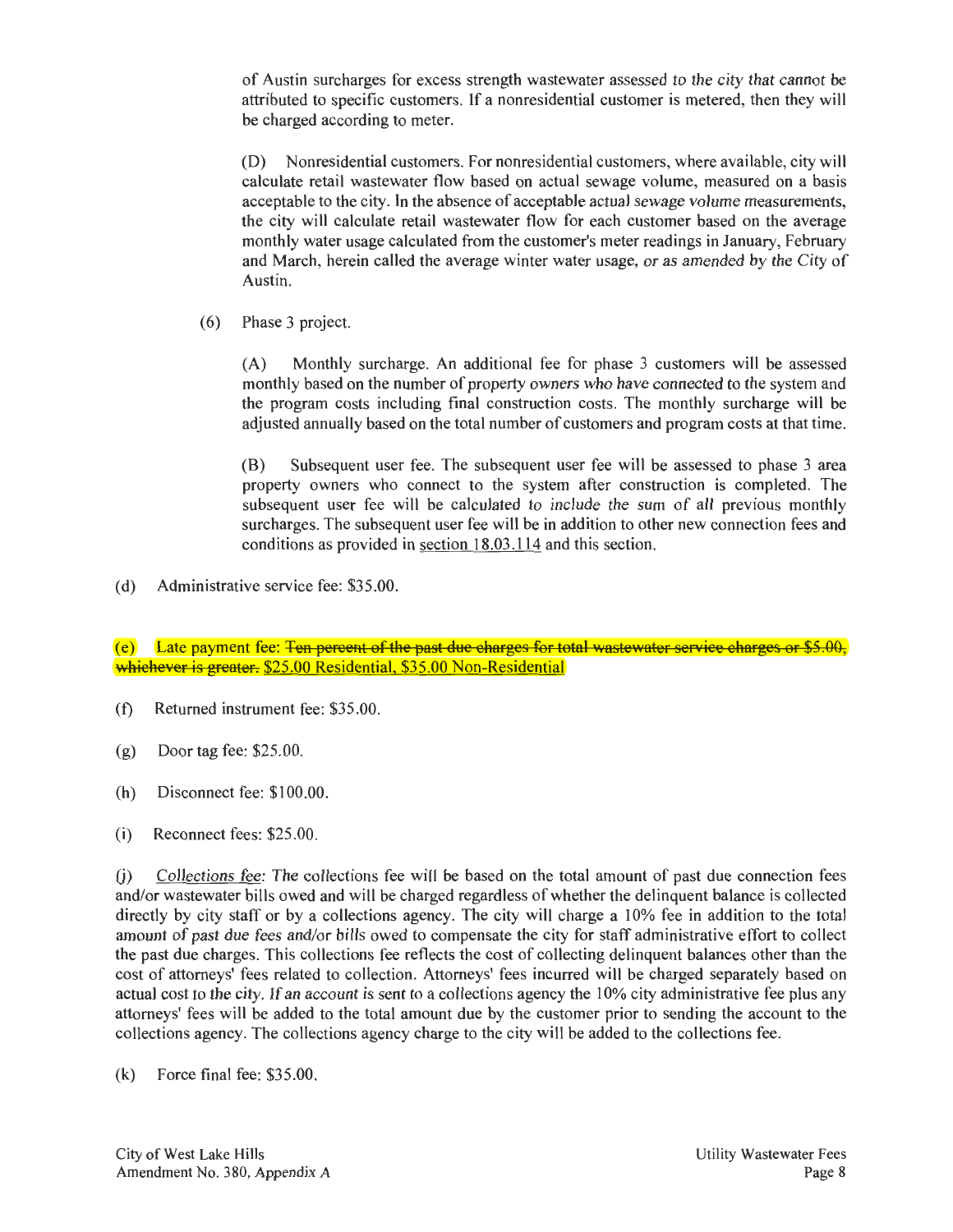- (I) Testing of wastewater for quality standards: Actual cost to city.
- (m) Grinder pump and control panel replacement fee: 50% of the cost to replace the equipment.
- (n) New connection fees and conditions:
	- ( 1) Residential connections.
		- (A) Application fee (nonrefundable per application): \$100.00.
		- (B) lnspection fee (per inspection): \$50.00 or as amended by city.
		- (C) Impact fee (per single-family connection): \$7,661.00.

(D) Austin wastewater capital recovery fee: Pay all fees as set by the City of Austin, as may be amended from time to time (irrigation meters exempted).

(E) Grinder pump fee: Fee is equal to the price of a grinder pump (as specified by the city or its representatives).

- (F) Building permit fee: As set by city.
- (G) Wastewater plan review fee: \$200.00. \$300.00

(H) Preliminary engineering assessment fee: Up to \$500.00, dependent upon size and complexity of the proposed project or as determined by the city wastewater engineer. This fee is nonrefundable.

- (I) Engineering information request fee: \$100.00.
- (2) Nonresidential connections.
	- (A) Application fee (nonrefundable, per application): \$100.00.
	- (B) lnspection fee (per inspection): \$50.00 or as amended by city.

(C) Impact fee (per LUE): \$7,661.00 per nonresidential connection. The number of LUEs to be paid will be calculated by multiplying the number of LUEs by the impact fee per LUE.

(D) Austin wastewater capital recovery fee: Pay fees based on meter size and number of meters, as may be amended from time to time, (irrigation meters exempted).

(E) Grinder pump fee : Fee is equal to the price of a grinder pump (as specified by the city or its representatives).

- (F) Wastewater connection permit fee: \$50.00 or as amended by city.
- (G) Wastewater plan review fee: \$200.00. \$300.00